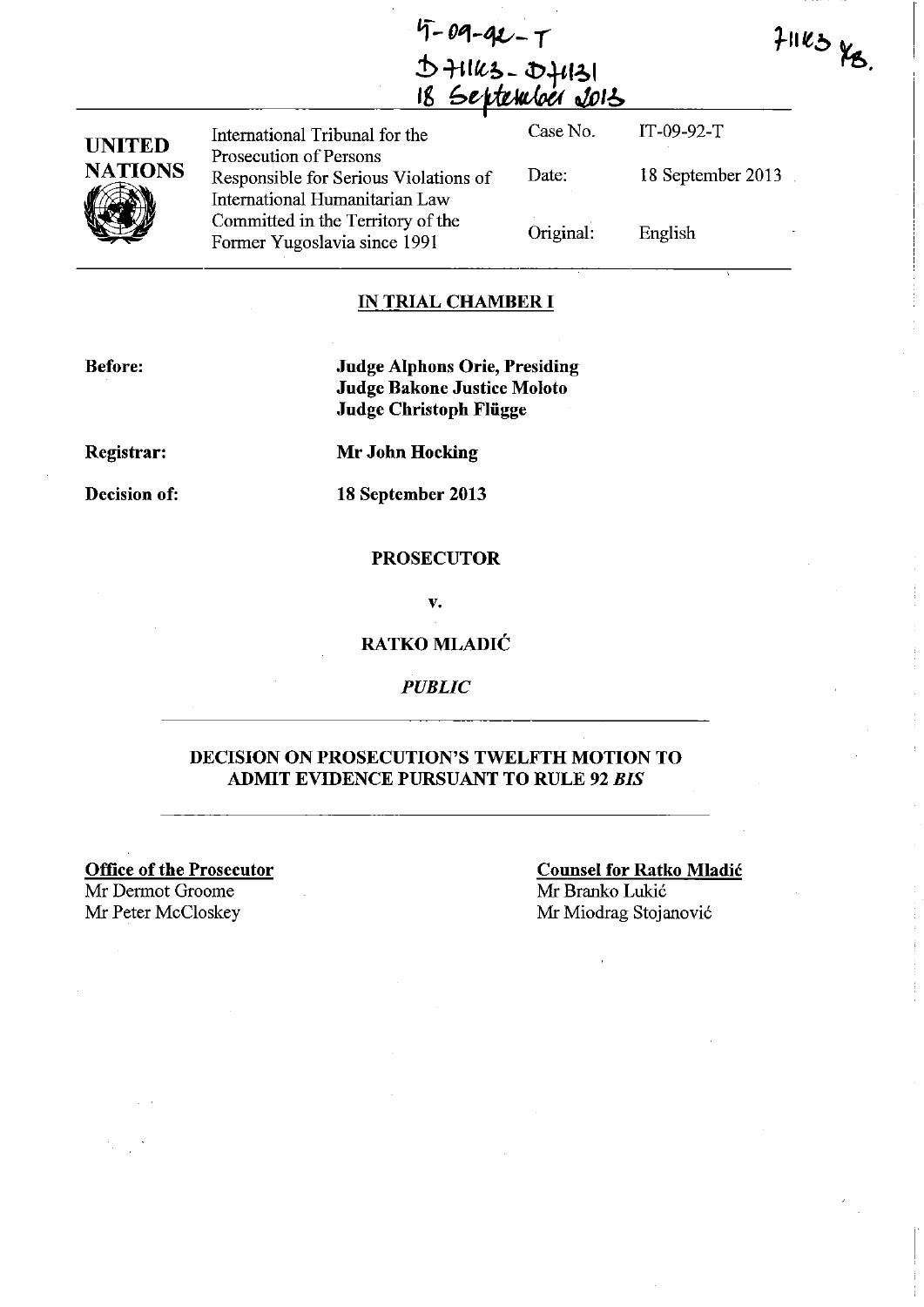**I. PROCEDURAL HISTORY AND SUBMISSIONS OF THE PARTIES** 

1. On 28 January 2013, the Prosecution filed a motion pursuant to Rules 54, 89(C) and 92 *bis*  of the Tribunal's Rules of Procedure and Evidence ("Rules") seeking to admit into evidence material with regard to RM-260, Veljko Ivanovic (RM-262), Dragan Jovic (RM-270), RM-285, Damjan Lazarević (RM-286), RM-308, RM-339 and Milenko Tomić (RM-367).<sup>1</sup> The Prosecution requests that it be permitted to exceed the usual word limit for motions considering that the Motion addresses the evidence of eight Rule 92 *bis* witnesses.<sup>2</sup>

2. The Prosecution seeks admission of excerpts of previous testimony of these witnesses from one or more of the following cases: *Blagojevic* & *Jokic, Popovic ef al.* and *Karadiic.* It submits that it relies on the transcript excerpts as none of the witnesses have given prior statements to the Prosecution and doing so would prevent the "inefficient consumption of Tribunal resources".<sup>3</sup> For six of the witnesses, the Prosecution seeks the admission of associated exhibits comprising mainly of pseudonym sheets, sketches, vehicle logs, aerial images and photographs.<sup>4</sup> Lastly, the Prosecution submits that it has redacted content in the tendered evidence that is duplicative of adjudicated facts accepted by the Chamber, but only in instances where the content did not contain greater details or was not necessary to understand the witness's narrative.<sup>5</sup>

3. The Prosecution contends that the proposed evidence of all eight witnesses is reliable, probative of issues in the instant case, and relevant to proving the murder and disposal of the Bosnian Muslim men and boys from Srebrenica.<sup>6</sup> The Prosecution further states that the evidence does not relate to acts and conduct of the Accused.<sup>7</sup> The Prosecution submits that all associated exhibits - seven of which it seeks to add to the Rule 65 *fer* exhibit list through the Motion comprise an inseparable and indispensable part of the witnesses' evidence.<sup>8</sup> The Prosecution argues that calling the witnesses for cross-examination is unnecessary because a transcript of a witness's prior testimony may be admitted in absence of an ICTY written statement and the tendered evidence ensures the focused presentation of evidence that primarily concerns proof of the crime-

 $\mathbf{1}$ Prosecution Twelfth Motion to Admit Evidence Pursuant to Rule 92 *bis,* 28 January 2013 (Confidential with Confidential Annexes A and B), para. 1.

<sup>2</sup>  **Motion, para. 5.** 

<sup>3</sup> Motion, paras 9-11.

<sup>4</sup>  Motion, paras 16-17,23,27,30-31,34-35,41-42,45-46,49-50.

<sup>5</sup>  Motion, para. 4.

<sup>6</sup>  7 Motion, paras 1, 2, 12-13.

Motion, para. 14.

 $\mathbf{a}$ Motion, paras 6, 9-11, 15.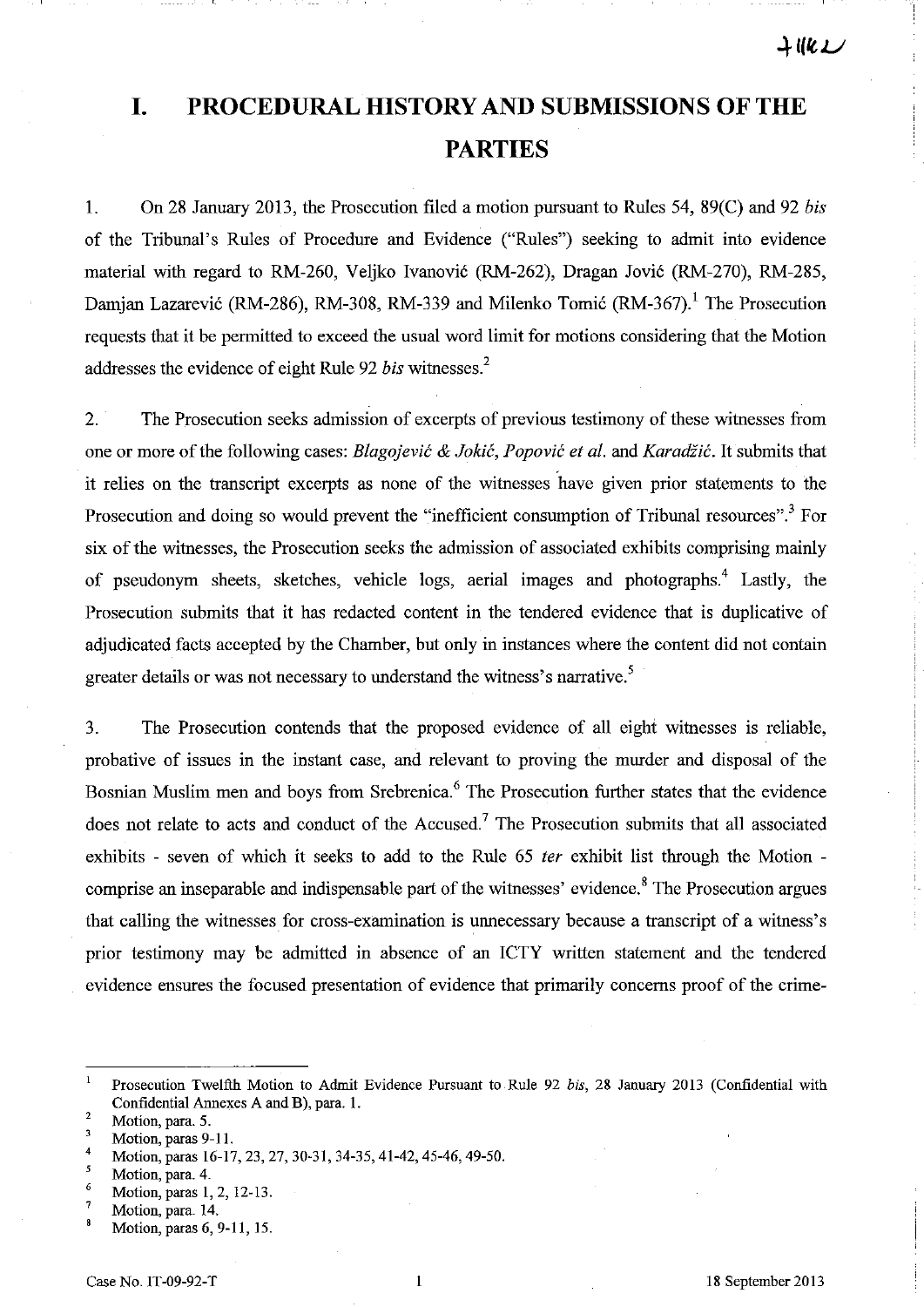11 1

base, as well as the political, and military context relevant for this case.<sup>9</sup> The Prosecution submits that the admission of the proffered material will expedite the proceedings and will not unfairly prejudice the Accused. $10$ 

4. On 8 February 2013, the Defence filed a motion seeking an extension of 30 days to respond to the Motion.<sup>11</sup> The request was granted in court on 12 February 2013.<sup>12</sup> On 11 March 2013, the Defence filed its Response to the Motion ("Response").<sup>13</sup> The Defence opposes the Motion on several grounds. First, the Defence submits that important portions of the proposed witnesses' written evidence are only corroborated by other Rule 92 *bis* witnesses, failing to comply with Rule 92 bis  $(A)(i)(a)$  which requires corroboration by witnesses giving oral testimony on similar facts.<sup>14</sup> The Defence argues, second, that for the majority of the witnesses who are subject of the Motion, the testimony of referenced Rule 92 fer witnesses by the Prosecution corroborates only peripheral elements but not core parts of their evidence.<sup>15</sup> Third, the Defence contends that for the purpose of completeness, the written evidence sought for admission should include the portions of crossexaminations which have been redacted by the Prosecution.<sup>16</sup> It argues, in addition, that the large amount of redactions may entail the risk of the Chamber analysing partial testimony which loses meaning when taken out of context.<sup>17</sup> Fourth, the Defence avers that, given the importance of the subject matter of the proposed evidence, the evidence should be tested in court and subjected to cross-examination.<sup>18</sup> Finally, the Defence argues that portions of the statements of Veliko Ivanović, Dragan Jović and RM-285 are based on hearsay; hence they are unreliable and should be redacted.<sup>19</sup>

5. On 14 June 2013, the Prosecution filed a Corrigendum to the Motion.<sup>20</sup> The prosecution inadvertently submitted an unofficial transcript in relation to Veljko Ivanović and the corrigendum attaches the official transcript.<sup>21</sup>

- <sup>15</sup> Response, para. 7.<br><sup>16</sup> Perponse, para. 8
- $\frac{16}{17}$  Response, para. 8.
- $\frac{17}{18}$  Response, para. 9.
- $\frac{18}{19}$  Response, para. 10.
- $19$  Response, paras 11-13.

Ibid, para. 1.

 $\frac{9}{10}$  Motion, paras 2, 8.

 $\frac{10}{11}$  Ibid.

<sup>11</sup> Defence Motion to Enlarge Time to Respond to Prosecution Twelfth Motion to Admit Evidence Pursuant to Rule *92bis,* 8 February 2013 (Confidential).

 $12 \tT. 8438$ <br> $13 \tDefermes$ 

<sup>13</sup> Defence Response to Prosecution Twelfth Motion to Admit Evidence Pursuant to Rule 92 *bis,* 11 March 2013 (Confidential).

<sup>&</sup>lt;sup>14</sup> Response, para. 7.

<sup>&</sup>lt;sup>20</sup> Corrigendum to Prosecution Twelfth Motion to Admit Evidence Pursuant to Rule 92 *bis*, 14 June 2013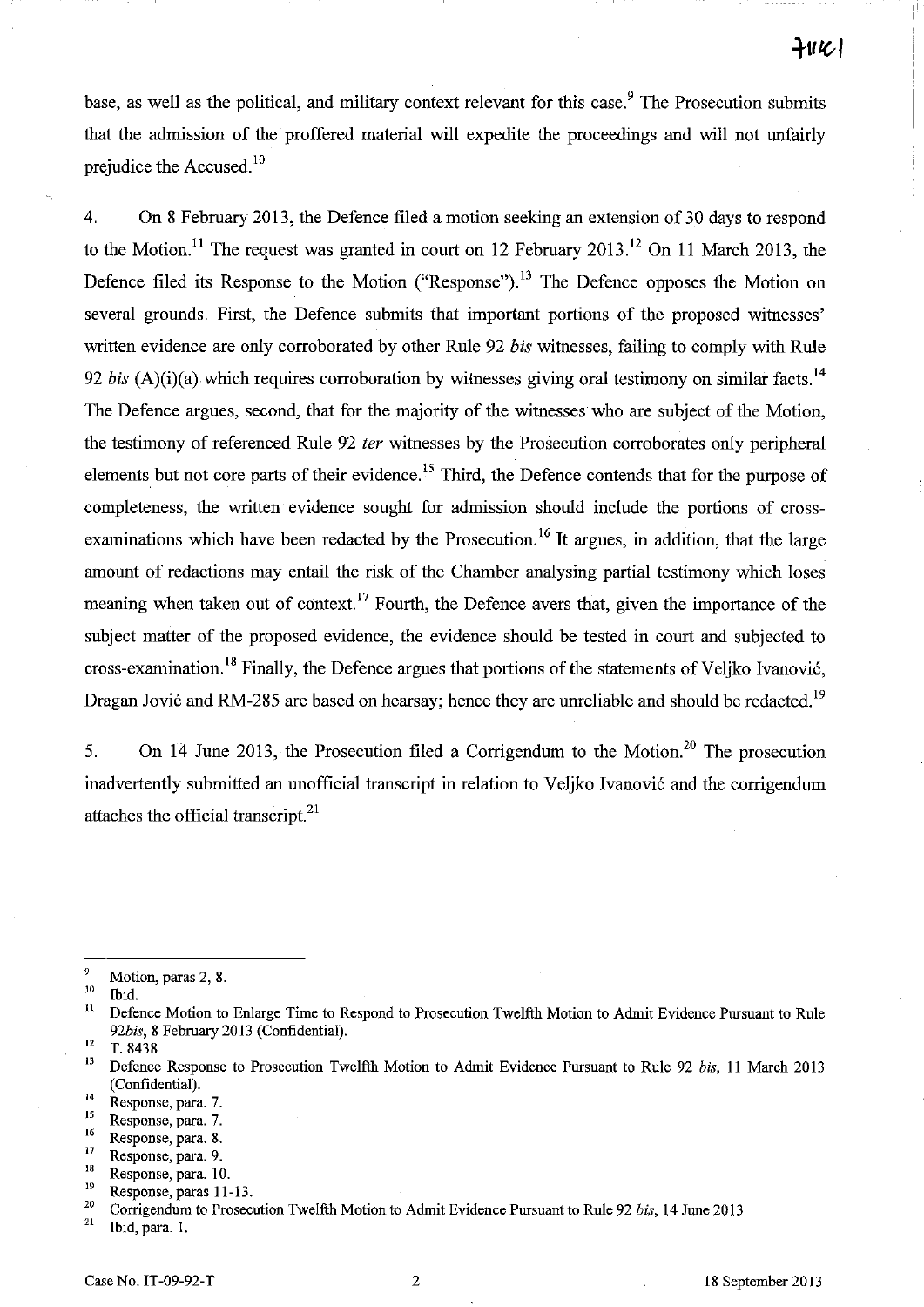# **11. APPLICABLE LAW**

6. The Chamber recalls and refers to the applicable law governing the admission of evidence pursuant to Rule 92 *bis* of the Rules, as set out in a previous decision.<sup>22</sup>

7. With regard to the applicable law related to the admission of associated exhibits, the Chamber recalls and refers to one of its previous decisions dealing with this matter.<sup>23</sup>

8. The Chamber recalls and refers to the applicable law governing additions to the Rule 65 *ter*  exhibit list, as set out in a previous decision. $^{24}$ 

# **Ill. DISCUSSION**

#### ( a) Preliminary matters

9. The Chamber grants the Prosecution request to exceed the word limit for the Motion given the number of witnesses that are concerned.

10. In accordance with Rule 75 (F) (i) of the Rules, protective measures as granted to RM-260, RM-285, RM-308 and RM-339 in previous cases before this Tribunal continue to apply in this case. For that reason the Chamber has not referred to the names of these Witnesses.

#### Cb) Additions to the Rule 65 *ter* Exhibit List

11. Of the seven proposed exhibits which the Prosecution seeks to add to its Rule 65 *ter* exhibit list, three are pseudonym sheets for RM-260 in the cases *Blagojevic* & *Jokic, Popovic et al.,* and *Karadžić*, and two are aerial images marked by the witness. The sixth proposed exhibit, sought to be tendered as an associated exhibit to RM-285's previous testimony in *Popovic et al.,* consists of a pseudonym sheet used for the witness in that case. The seventh proposed exhibit is a Report of the  $1<sup>st</sup> Zvornik Infantry Brigade, sought for admission as an associated exhibit to RM-339's testimony$ in the *Blagojevic and Jokic* case. This report is four pages in length. The Defence did not make submissions with respect to the addition of these proposed exhibits to the Rule 65 *ter* exhibit list. Considering the nature and limited length of the documents, the Chamber finds that it is in the interests of justice to add the seven exhibits to the Rule 65 *ter* exhibit list.

<sup>22</sup> Decision on Prosecution Third Motion to Admit Evidence Pursuant to Rule 92 *his:* Sarajevo Witnesses, 19 October 2012 ("Decision on Third 92 *bis* Motion"), paras 5-8.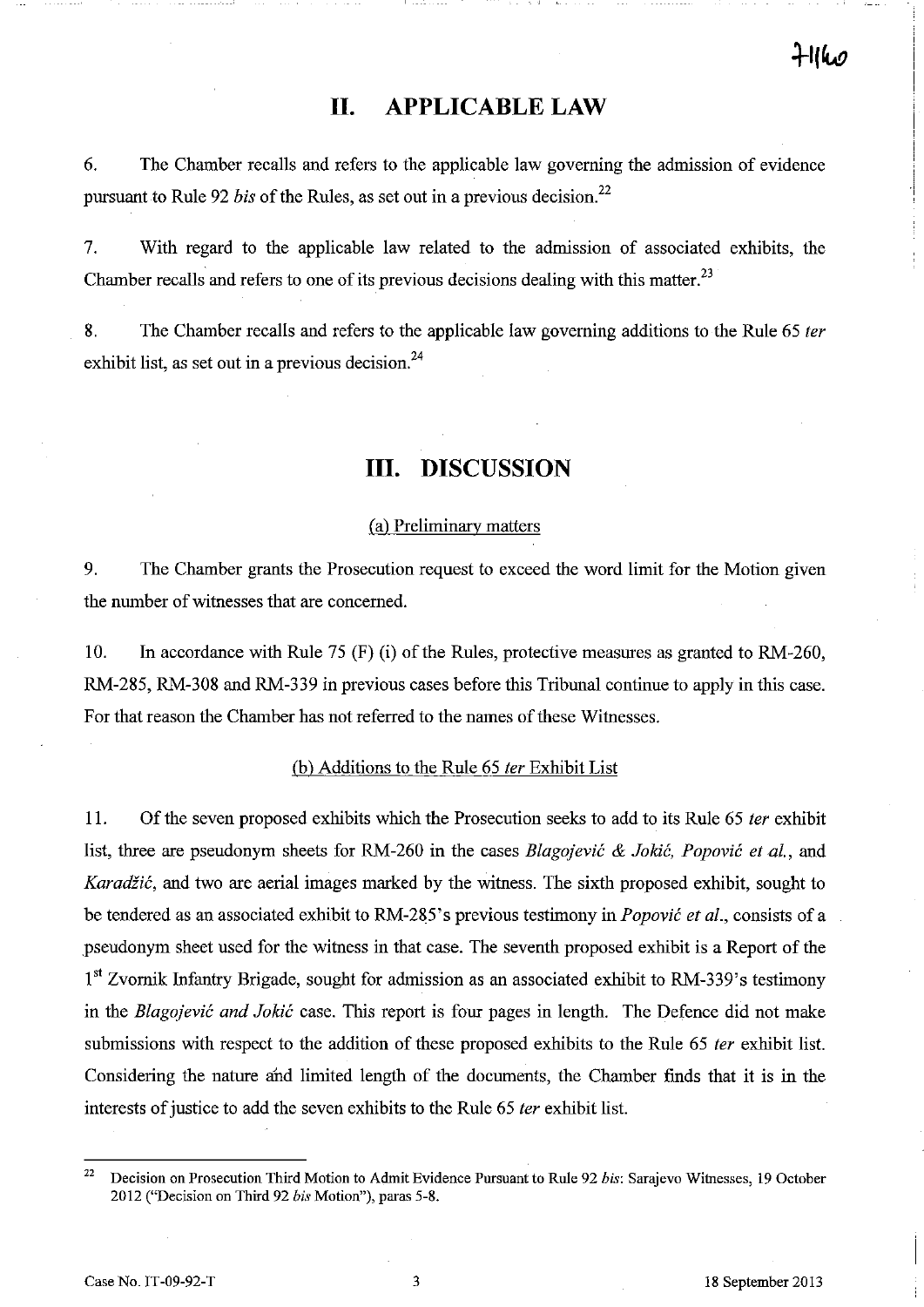#### (c) Rule 92 *bis* Witnesses

## i. Relevance and Probative Value

12. The Chamber considers the evidence of RM-260, Veljko Ivanović, Dragan Jović, RM-285, Damjan Lazarević, RM-308, RM-339 and Milenko Tomić relevant to the alleged joint criminal enterprise to eliminate the Bosnian Muslims in Srebrenica and to Counts 2-6 of the Indictment concerning the charges of genocide, persecutions, murder and extermination of Bosnian Muslim men and boys from Srebrenica.

13. Upon review of the proffered evidence of RM-260, Damjan Lazarević, RM-308, RM-339 and Milenko Tomić, the Chamber finds that they are of sufficient probative value for admission.

14. With respect to the Defence objection that the portions of the evidence of Veljko Ivanović, Dragan Jović and RM-285 rely on hearsay, the Chamber recalls that hearsay evidence is, in principle, admissible before the Tribunal and that the weight to be attributed to it will be assessed in light of all the evidence before it.<sup>25</sup> As the source of knowledge is clear from the portions at issue, the Chamber considers that there is no need for redactions of the witnesses' statements on this ground.

15. Upon review, the Chamber concludes that the evidence of Veljko Ivanović, Dragan Jović and RM-285 is of sufficient probative value for admission so that the requirements set out in Rule 89 (C) of the Rules have been met.

## ii. Admissibilitv Pursuant to Rule 92 *bis* of the Rules

16. The evidence provided by the proposed witnesses relates to the crime base part of the case. The evidence of each of the proposed witnesses, moreover, is cumulative to the evidence that other witnesses have already provided or are expected to provide with regard to similar incidents, as further explored below.

17. The proposed evidence of RM-260 concerns the alleged scheduled killings at Kravica warehouse (Schedule E.3), Sandići meadow (Schedule E.4), Potočari (Schedule E.14) and Vuk Karadžić school (Schedule E.15.1). The Chamber has heard the testimony of Witnesses RM-254

I I I

<sup>23</sup> Decision on Prosecution Motion to Admit the Evidence of Witness RM-266 Pursuant to Rule 92 *quater,* 22 July 2012, (public) para. 13.

<sup>&</sup>lt;sup>24</sup> Decision on Prosecution Second Motion to Amend Rule 65 *ter* Exhibit List, 27 June 2012, (Public) paras 5-6.<br><sup>25</sup> See *Buseautan u. Alghanuhi*, Case No. IT 05 14/LAB72 Desiging an Prosecution's Armael an Admissibility

<sup>25</sup> See *Prosecutor v. Aleksovski,* Case No. IT-95-14/I-AR73 Decision on Prosecutor's Appeal on Admissibility of Evidence, 16 February 1999, para. 15.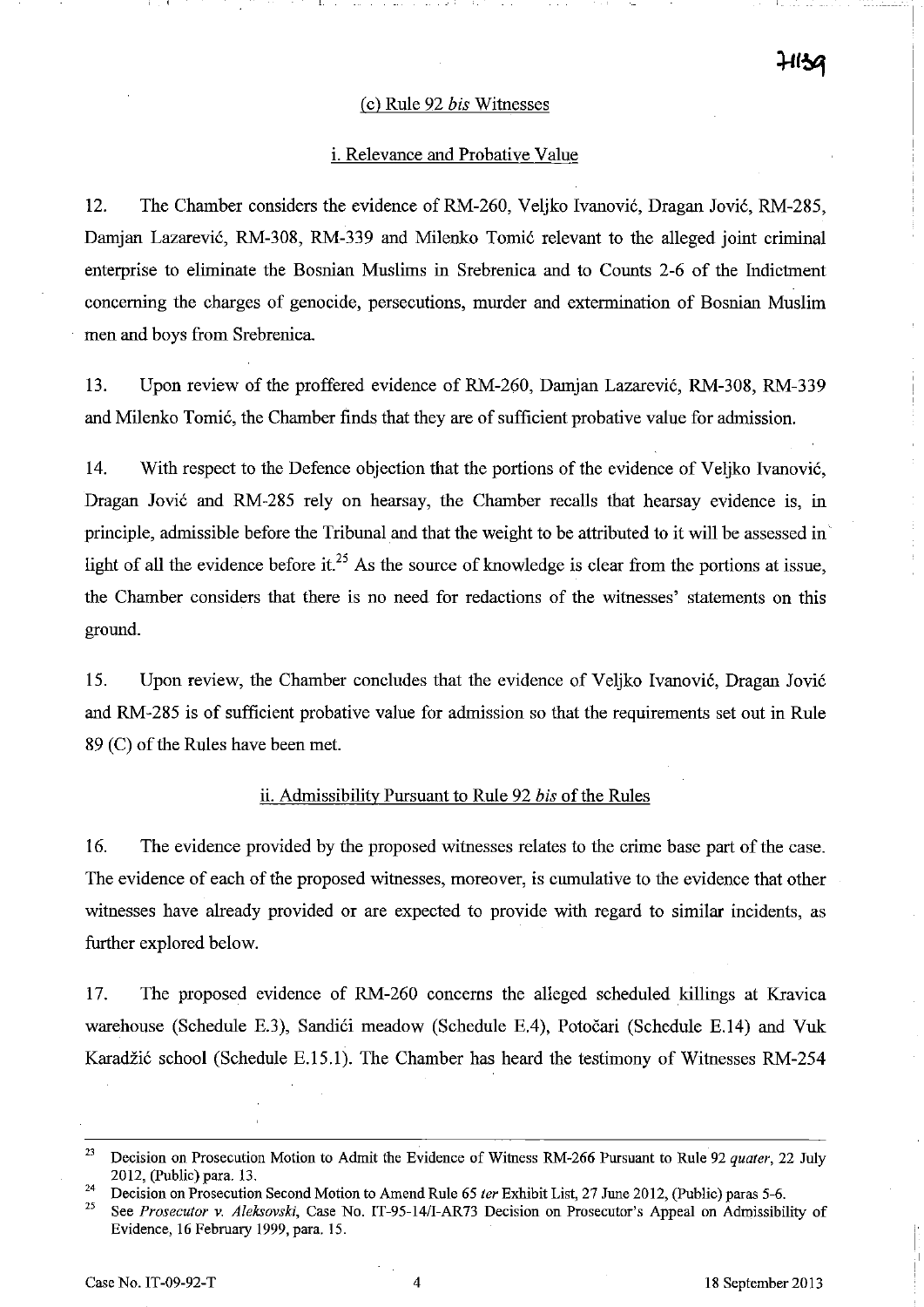# $71138$

and RM-256, survivors of the Kravica warehouse incident.<sup>26</sup> With regard to the alleged massacre at Sandići meadow, RM-333 testified pursuant to Rule 92 *ter* of the Rules.<sup>27</sup> Furthermore, concerning the crimes at Potocari (Schedule E.14), Paul Groenewegen, a member of the Dutch Battalion who testified pursuant to Rule 92 fer of the Rules, testified about the summary execution of a Muslim man in Potočari.<sup>28</sup> In addition, RM-306, who testified pursuant to Rule 92 *ter* of the Rules, provided evidence regarding the killings at Vuk Karadžić school and at the Kravica warehouse. RM-306 witnessed truckloads of bodies collected from Vuk Karadžić school arriving at Glogova in July 1995, as well as the execution of five men by uniformed soldiers in front of the Kravica warehouse and saw 40 to 50 dead bodies piled outside of the warehouse.<sup>29</sup>

18. The proposed evidence of Veljko Ivanović, Dragan Jović, Damjan Lazarević and RM-308 concerns the executions at Kozluk (Schedule E.8.1). Veljko Ivanović and Dragan Jović furthermore provide evidence concerning crimes committed at Rocevic school (Schedule E.S.2). RM-269 and Srećko Aćimović testified pursuant to Rule 92 ter of the Rules with regard to these incidents.<sup>30</sup> Acimović, commander of the 2nd Battalion of the Zvornik Brigade, testified that he received a written telegram ordering him to assemble a unit to execute prisoners held at Ročević school, and heard that there were mass burials in Kozluk.<sup>31</sup> RM-269 witnessed prisoners from Ročević school being loaded onto trucks, heard that prisoners were to be taken to Kozluk to be executed, and observed the corpses of about five or six prisoners on the ground outside Ročević school.<sup>32</sup>

19. The proposed evidence of Damjan Lazarevi6 and RM-339 relates to the killings and burial operations alleged to have taken place in Orahovac and Branjevo farm (Schedule E.6.2 and E.9.2). Their evidence in regard to the crimes in Orahovac is cumulative to that of RM-297, a survivor of the killings in Orahovac, who testified pursuant to Rule 92 *ter.* <sup>33</sup> Further, Rule 92 *ter* witness RM-313 who survived the massacre in Orahovac, provided testimony before the Chamber.<sup>34</sup> RM-346 and RM-255 are survivors of the alleged killings at Branjevo farm and have provided testimony pursuant to Rule 92 *ter* of the Rules.<sup>35</sup>

<sup>28</sup> T. 10475-10533, 10538-10554.<br><sup>29</sup> T. 11400 11520.

- $\frac{30}{31}$  T. 12699-12742; 13214-13278.
- $\frac{31}{32}$  T. 13214-13278.
- $\frac{32}{33}$  T. 12699-12742.
- $\frac{33}{34}$  T. 10934-10994.
- $\frac{34}{35}$  T. 12250-12274.
- 35 T. 9552-9625; 1160-1203.

<sup>&</sup>lt;sup>26</sup> T. 13174-13204, T. 13789-13889.

<sup>&</sup>lt;sup>27</sup> T. 6734-6808.

 $\frac{29}{30}$  T. 11409-11520.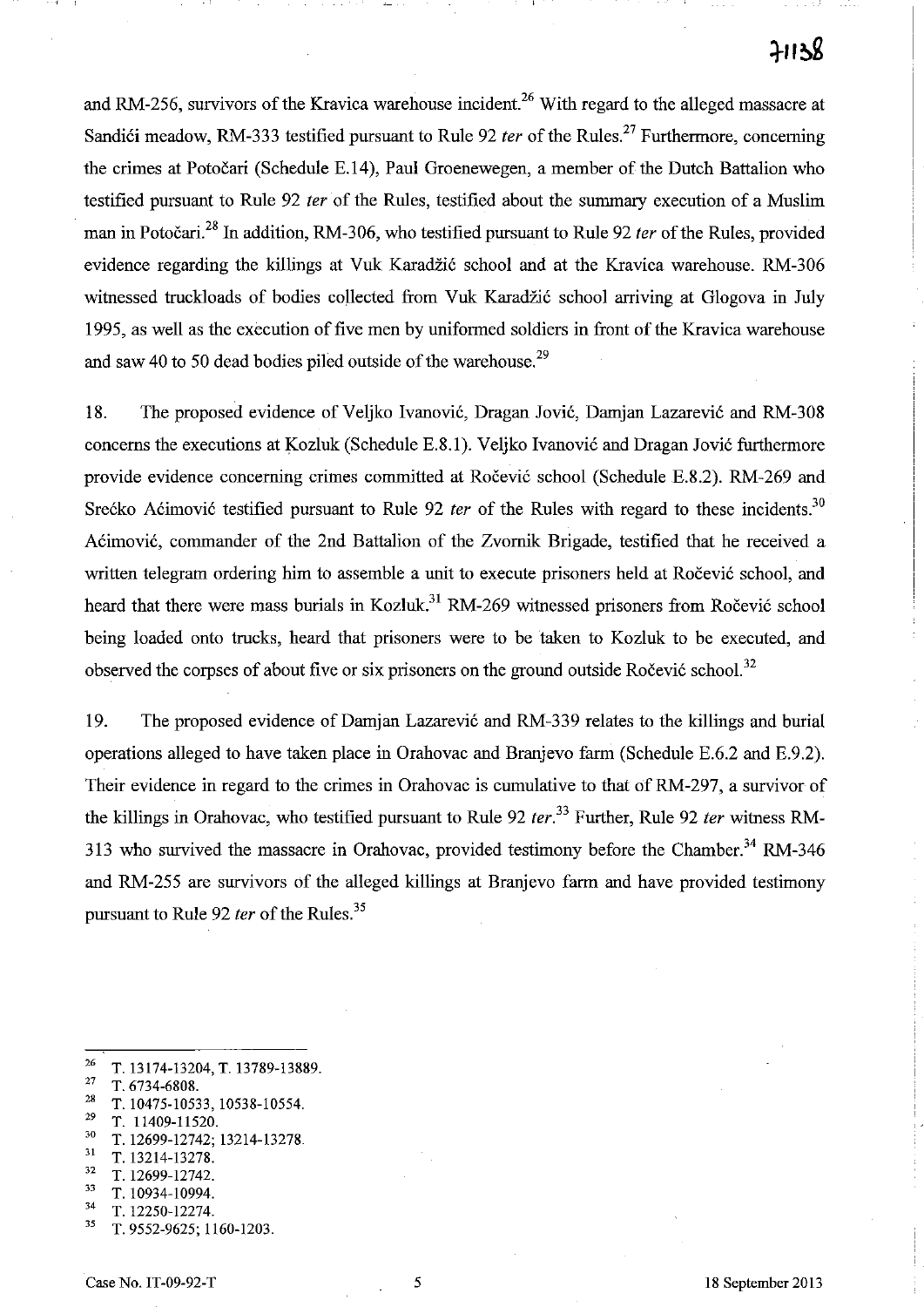20. RM-285's proposed evidence related to the scheduled killing incident in Bišina (Schedule E.12.1). RM-318 testified pursuant to Rule 92 *ter* in relation to this same incident.<sup>36</sup>

21. The proposed evidence of Milenko Tomic concerns the transport of Bosnian Muslims killed at the Pilica Cultural Centre to the Branjevo Military Farm (Schedule E.lO.l). Witness RM-235 testified pursuant to Rule 92 ter of the Rules with regard to this same scheduled incident.<sup>37</sup>

22. The Chamber finds that the evidence of each of the eight witnesses is corroborated by other evidence which is not Rule 92 *his* evidence; therefore there are no factors against admitting the proffered transcripts pursuant to Rule 92 *his.* 

23. With respect to the Defence objection that the large amount of redactions of the crossexaminations in previous cases can lead to misinterpretation of a witness's evidence, the Chamber notes that it is open to the Defence to propose addition of passages it deems necessary, and recalls the Chamber's guidance in this respect.<sup>38</sup>

24. For the above reasons, the Chamber finds that witness testimonies of RM-260, Veljko Ivanovic, Dragan Jovic, RM-285, Damjan Lazarevic , RM-308, RM-339 and Milenko Tomic are admissible under Rule 92 *his* of the Rules.

#### iii. Associated Exhibits

25. The Prosecution seeks to tender associated exhibits for RM-260, RM-285, Damjan Lazatević, RM-308, RM-339 and Milenko Tomić. Regarding associated exhibit 65 *ter* 05974, related to Milenko Tomic, the Chamber notes that the English translation uploaded in eCourt does not correspond with the original BCS version. Therefore it will not be admitted into evidence. With regard to the other proposed associated exhibits, the Chamber is satisfied that they are an inseparable and indispensable part of the witnesses' previous testimony, so that the requirements for admission have been met.

26. With regard to the Zvornik Brigade Engineering Company daily orders log, bearing Rule 65 fer no. 04277, tendered through Damjan Lazarevic, the Chamber notes that the document is more that 70 pages long and that the witness is only commenting on a few selective portions. Therefore, the Chamber will admit only those portions the witness has commented upon into evidence.<sup>39</sup>

 $\frac{36}{37}$  T. 14870-14905.

 $\frac{37}{38}$  T. 13698-13786.

 $\frac{38}{39}$  T. 106-110, 203-205.

See: T. 11666, 11869.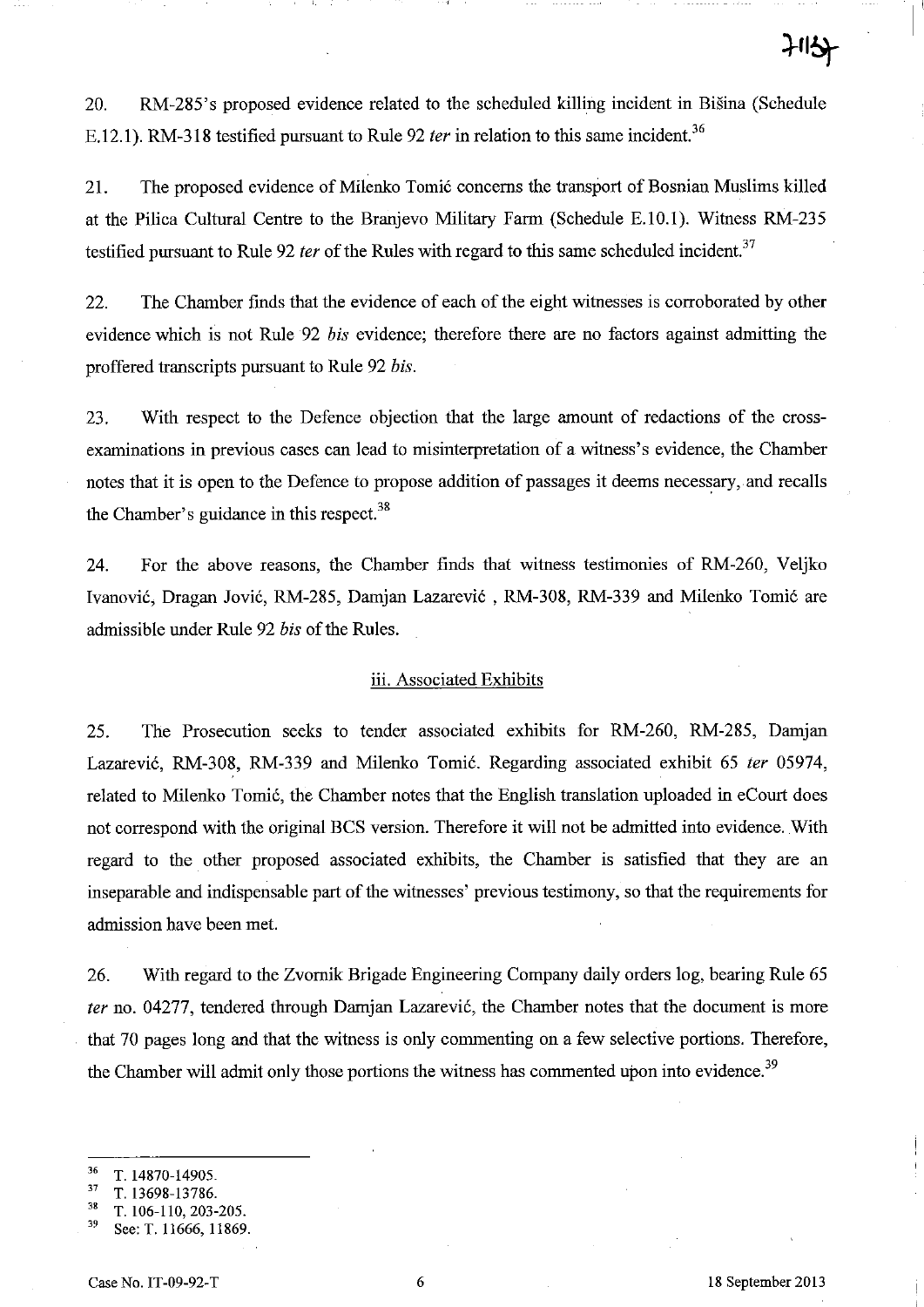## iv. Compliance with Guidelines

27. The Chamber notes that the Prosecution wishes to tender portions of the transcripts from previous cases, as part of the Rule 92 *his* packages of the proposed witnesses. The Chamber notes that no ICTY statements have previously been taken with any of the witnesses. It also notes that transcript excerpts of testimony in previous cases sought for admission through the respective witnesses are relatively short in length, and that the Prosecution has endeavoured to make a selection of those portions of testimony it considers most relevant. Under these circumstances, it finds that the tendering of this transcript evidence complies with the Chamber's Guidance. $40$ 

# **IV. DISPOSITION**

28. For the foregoing reasons, pursuant to Rules 54, 89(C) and 92 *his* of the Rules, the Chamber **GRANTS** the Prosecution request to exceed the word limit in its Motion;

#### **GRANTS** the Motion IN **PART;**

With respect to

#### (i) *Witness RM-260*

**GRANTS LEAVE** to add the three pseudonym sheets for RM-260 for testimonies in Case No. IT-02-60-T, Case No. IT-05-88-T, and Case No. IT-95- *5/18-T,* as well as the two aerial images of Bratunac town and of Sandići, both marked by RM-260, to the Prosecution's Rule 65 *ter* Exhibit List;

**ADMITS** into evidence, **UNDER SEAL,** 

- a) Testimony ofRM-260 dated 20 April 2004 in *Blagojevic* & *Jokic* Case No. IT -02-60-T, T.7860:1l-7860:18, 7861:7-7878:18, 7879:3-7890:10, 7893:19-7894:18, 7901:16- 7901:20,7902:6-7902:13,7904:6-7907:2, 7908:20-7909:7, 7909:10-7909:21, 7909:24- 7910:1,7910:10-7910:22,7915:24-7918:24, 7920:10-7924:16, 7926:1-7;
- b) Testimony ofRM-260 dated 19 November 2007 in *Popovic et al.* Case No. IT-05-88-T, T.17847:24-17848:1, 17849:12-20, 17849:24-17853:6, 17864:4-17869:13, 17875:21- 17877:17, 17887:20-17891:1;

<sup>40</sup> T. 106-110, 137-138, 194,315-325,525-532.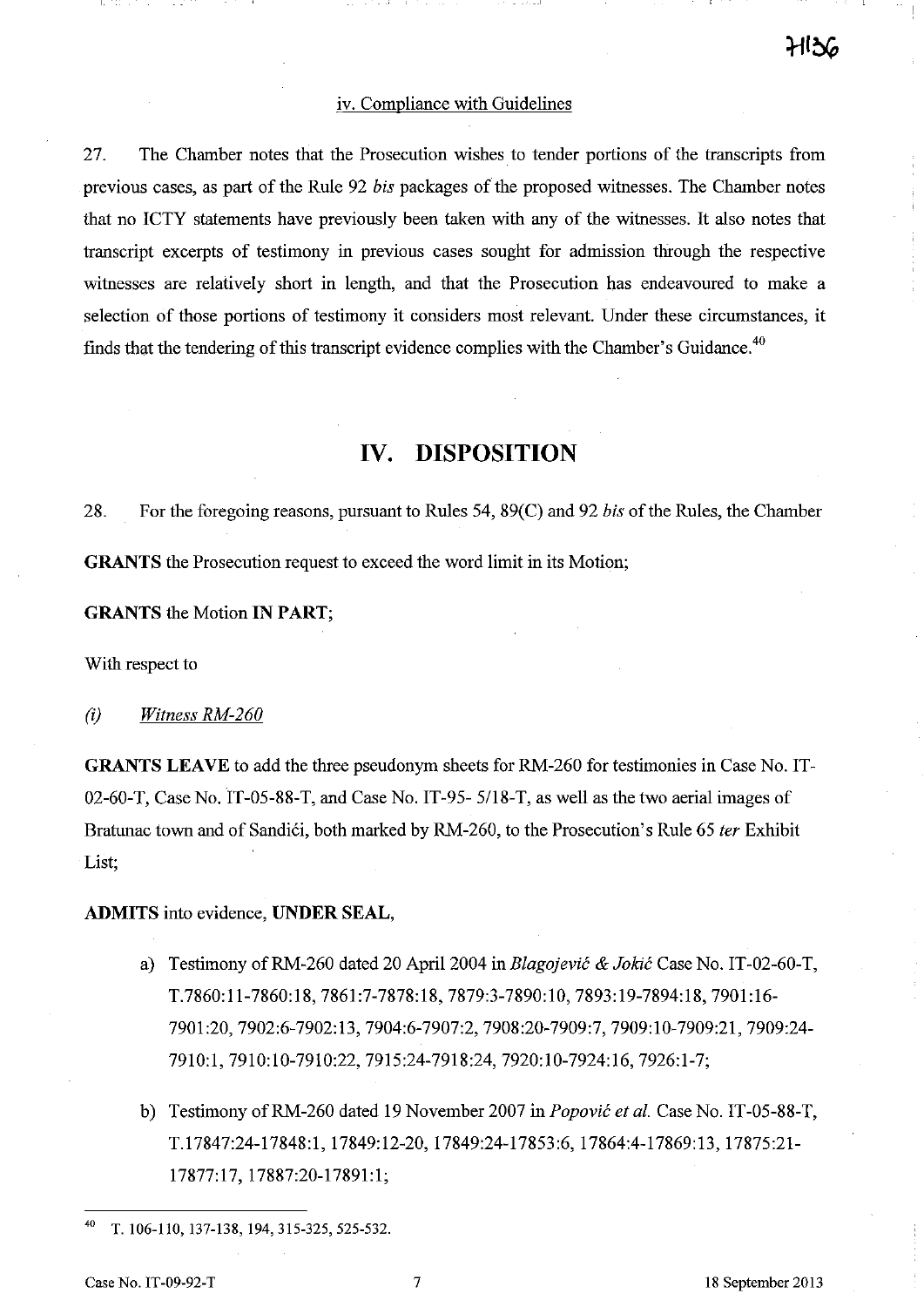# TUZZ

- c) Testimony ofRM-260 dated 7 February 2012 in *Karadiic* Case No. *IT-95-5/18-T,*  T.24218:21-23, 24219:10-T.24219:23, 24220:1-15, 24220:21-24222:9;
- d) the pseudonym sheet for RM-260 for testimony in Case No. IT-02-60-T;
- e) the sketch drawn by RM-260, Rule 65 *ter* no. 05742;
- f) the pseudonym sheet for RM-260 for testimony in Case No.IT-05-88-T; and
- g) the pseudonym sheet for RM-260 for testimony in Case No.IT-95- *5/18-T.*

# **ADMITS** into evidence,

- a) the aerial image of Bratunac town marked by RM-260, Rule 65 *ter* no.l8950;
- b) the photograph of a hangar at Vuk Karadzi6 school marked by RM-260, Rule 65 *ter* no. 18951;
- c) the aerial image of Bratunac town marked by RM-260; and
- d) the aerial image of Sandići marked by RM-260.

#### *(ii) Witness Veljko Ivanovic*

**ADMITS** into evidence, **UNDER SEAL**, the testimony of Witness Veljko Ivanović dated 26 November 2007 in *Popovic et al.* Case No.IT-05-88-T, T.l8170:15-18170:17, 18173:3-18186:22, 18187: 12-18187:20, 18188: 14-18194:3, 18195:19-18195:24, 18196: 19-18198: 12, 18200:7- 18200:24,18207:12-18210:8, 18222:7-18222:16, 18223:22-18224:6, 18227:4-18228:8.

#### *(iii) Witness Dragan Jovic*

**ADMITS** into evidence the testimony of Witness Dragan Jović dated 21 November 2007 in *Popovic et al.* Case No.IT-05-88-T, T.18045:25-18048:7, 18048:11-18050:17, 18050:21-18057:14, 18057: 19-18068:5, 18080:10-18081 :4, 18082:16-18083:11, 18047:11-18062:16.

#### *(iv) Witness RM-285*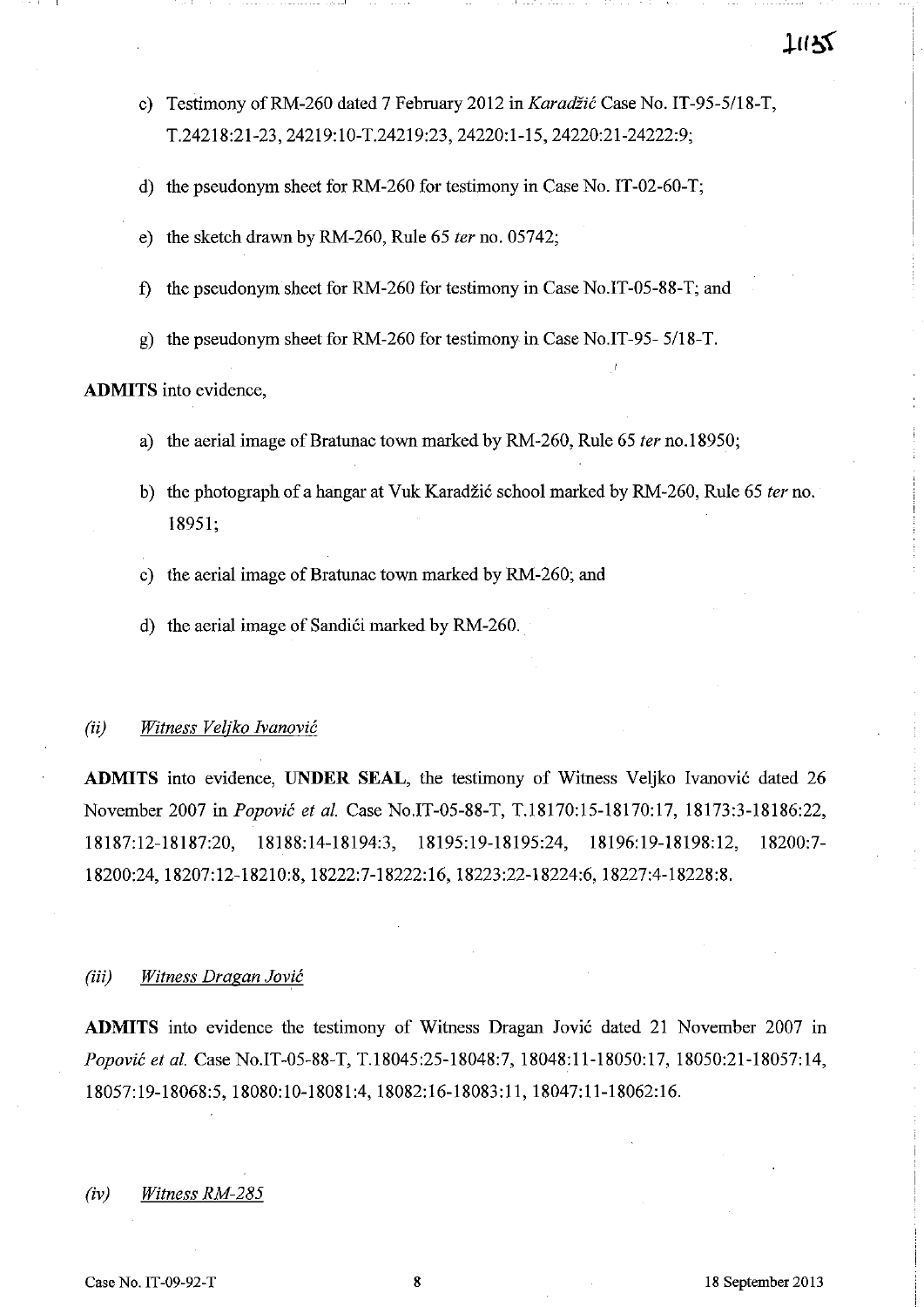**GRANTS LEAVE** to add the pseudonym sheet for RM-285 for testimony in Case No.IT-05-88-T to the Prosecution's Rule 65 *ter* Exhibit List;

**ADMITS** into evidence, **UNDER SEAL,** 

 $\mathbf{I}$ 

- a) Testimony ofRM-285 dated 25 March 2009 *inPopovic et al.,* Case No.IT-05-88-T, T.32778:2-32778:4, 32780:7-32790:22, 32778:25-32784: I 0, 32784: 11-32784:16, 32784:17-32785:1,32785:1-32786:23, 32787:1-32788:8, 32788:10-32788:10, 32788:12-32790:21,32791:7-32799:18; and
- b) the pseudonym sheet for RM-285 for testimony in Case No.IT-05-88-T.

# **ADMITS** into evidence,

a) the Vehicle log for a Drina Corps minibus, 18 to 31 July 1995, Rule 65 *ter* no. 10621.·

# *(v) Witness Damjan Lazarevic*

**ODERS** the Prosecution to redact the portions of the Zvomik Brigade Engineering Company daily orders log, Rule 65 *ter* no. 04277 as identified in paragraph 26 of this decision;

#### **ADMITS** into evidence

- a) Testimony of Damjan Lazarevic dated 29 and 30 March 2007 in *Popovic et al.,* Case No.IT-05-88-T, T.14429:19-14433:17, 14434:9-14442:2, 14442:5-14446:20, 14447:4- 14449:16,14449:25-14477:1, 14477:3-14477:12, 14477:14-14478:8, 14478:24-14480:1, 14480:3-14480:15, 14480:18-14480:24, 14481 :1-14487:13, 14487:24-14488:17, 14489:10-14491 :8, 14499:20-14500:1, 14507:22-14508:18, 14509:8-14509:13, 14510:14-14510:18, 14512:10-14513:11, 14518:2-14518:16, 14522:19-14523:4, 14527: 15-14530:5, 14532:3-14533:25;
- b) the photograph ofa BGH-500 excavator, Rule 65 *ter* no. 05228;
- c) the photograph of an UL T -220, Rule 65 *ter* no. 05229;
- d) the aerial image of a meadow in Orahovac marked by Damjan Lazarevic where he supervised the burial of corpses, Rule 65 *fer* no. 13740;
- e) the photograph of Branjevo farm marked by Damjan Lazarevic, Rule 65 *ter* no. 13706;

**]111.26**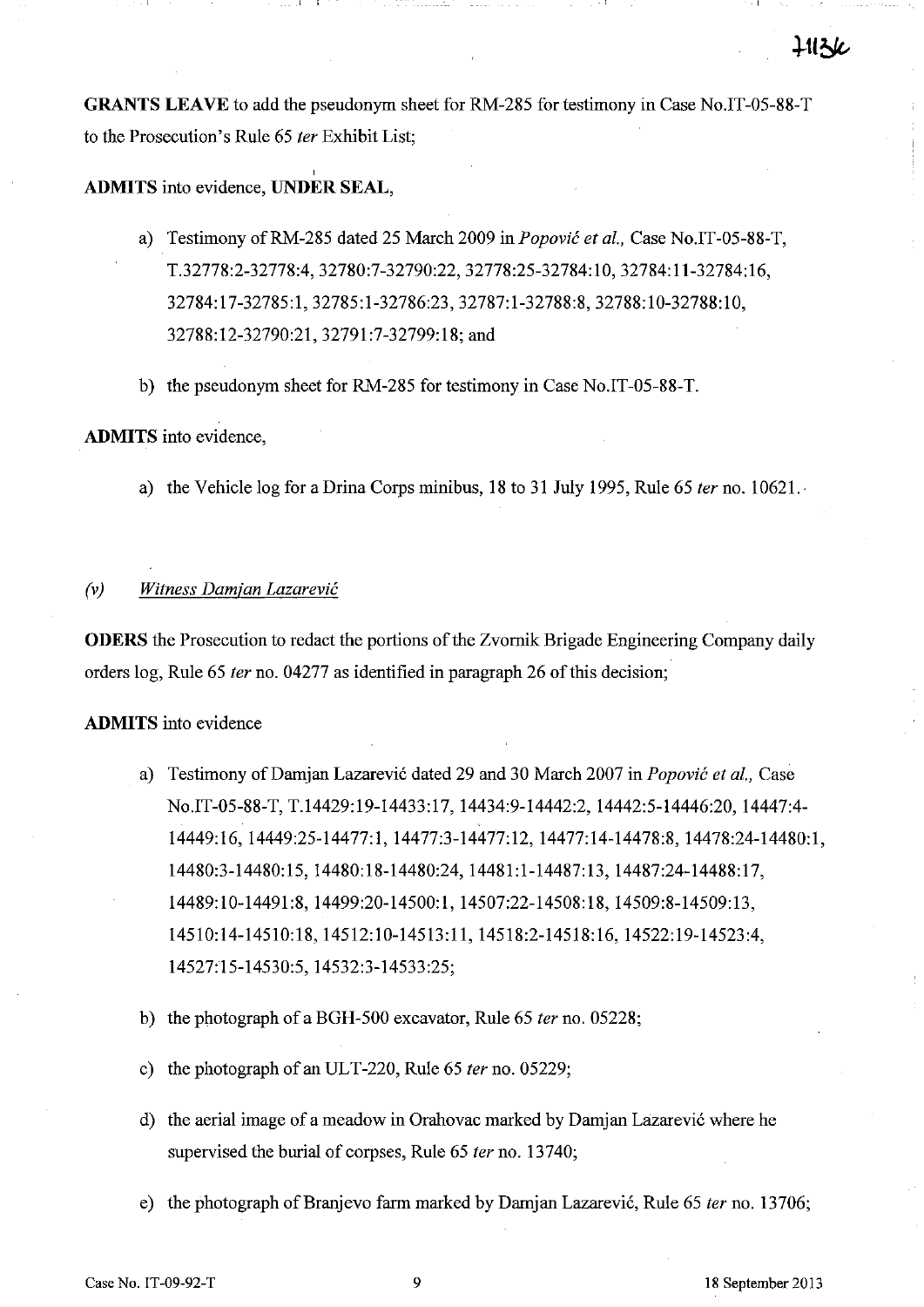- f) the aerial image of Branjevo farm marked by Damjan Lazarevic, Rule 65 fer no. 13708;
- g) the redacted version of the Zvomik Brigade Engineering Company daily orders log, Rule 65 fer no. 04277;
- h) the Zvomik Brigade vehicle log for Rovakopac Torpedo from Birac Holding, July 1995, Rule 65 fer no. 04280;
- i) the Zvornik Brigade vehicle log ULT-220 from Birac- Holding, Rule 65 ter no. 04281;
- j) the Zvornik Brigade vehicle log for Mercedes 2626, July 1995, Rule 65 ter no. 14443; and
- k) the Aerial image of Branjevo farm marked by Damjan Lazarević, Rule 65 ter no. 13709.

#### (vi) Wifness RM-308

**ADMITS** into evidence,

- a) Testimony of RM-308 dated 3 and 4 December 2003 in Blagojević & Jokić Case No.IT-02-60-T, T.5588: 16-5518: 18, 5589:19-5607:24, 5608: 14-5609: 13, 5609:22-5616:6, 5620:15-5622:9,5624:4-5624:11,5634:12-5635:6;
- b) the diagram depicting excavators/ scraper/compactor attached to a memo from the Head of the Interpretation unit to the Trial Chamber dated 24 July 2003, registry pages 18718- 18717, Rule 65 fer no. 05276;
- c) the Zvornik Brigade vehicle log for Rovakopac Torpedo from Birac Holding, July 1995, Rule 65 fer no. 04280; and
- d) the Zvomik Brigade vehicle log for Rovakopac, Rule 65 fer no. 04279.

#### (vii) Wifness RM-339

**GRANTS LEAVE** to add the Report of the 1st Zvomik Infantry Brigade bearing ERN 0340-1475- 0340-1478 to the Prosecution's Rule 65 fer Exhibit List;

**ADMITS** into evidence,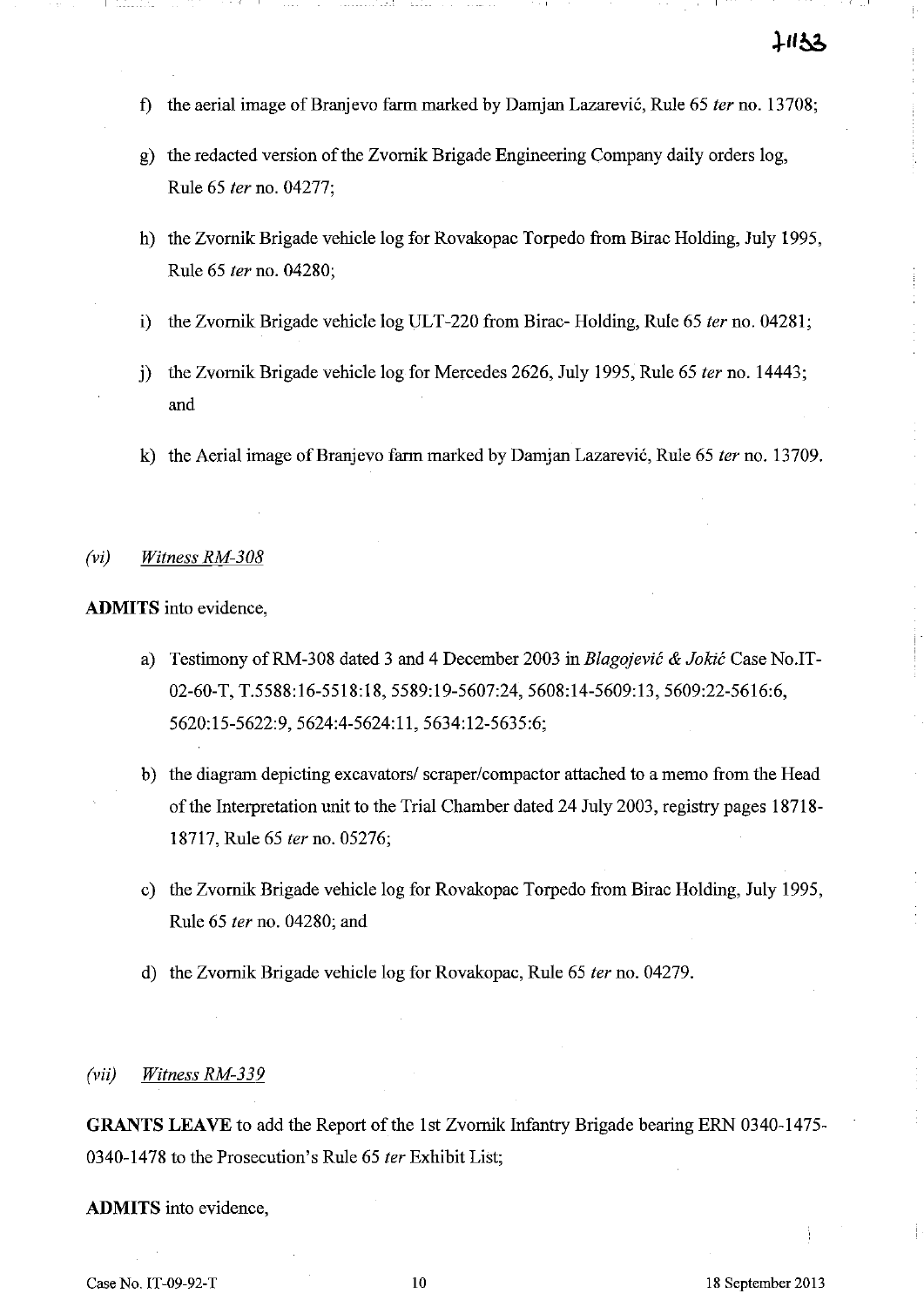- a) Testimony of RM-339 dated 1 December 2003 in *Blagojević & Jokić* Case No.IT-02-60-**T,** *T.5357:25-5358:2,* 5358:7-5384:19, 5385:2-5404:11, 5404:24-5404:24, 5406:15- 5407:23,5408:3-5408:19,5409:22-5409:25, 5410:3-5410:13, 5412:22-5413:17;
- b) the Zvornik Brigade Engineering Company attendance roster for the month of July 1995, Rule 65 ter no. 05662;
- c) the diagram depicting excavators/scraper/compactor attached to a memo from the Head of the Interpretation unit to the Trial Chamber dated 24 July 2003, registry pages 18718- 18717, Rule 65 fer no. 05276;
- d) the brochure for a BGH-600, Rule 65 ter no. 18573; and
- e) the Zvomik Brigade vehicle log for Mercedes 2626, July 1995, Rule 65 fer no. 14443;
- f) the Brochure for an ULT -200, Rule 65 fer no. 05230;
- g) the Zvornik Brigade vehicle log for Rovakopac, Rule 65 fer no. 04279;
- h) the Zvomik Brigade vehicle log for Rovakopac Torpedo from Birac Holding, July 1995, Rule 65 fer no. 04280;
- i) the Zvomik Brigade vehicle log ULT-220 from Birac Holding, Rule 65 fer no. 04281; and
- j) the Report of the 1st Zvomik Infantry Brigade: "A review of the engineer units for 1995".

**ADMITS** into evidence, **UNDER** SEAL,

a) the sketch by RM-339 featuring both the meadow in Orabovac where RM339 dug mass graves and Branjevo fann, Rule 65 fer no. 05277.

#### (viii) Witness Milenko Tomić

**ADMITS** into evidence,

a) Testimony of Milenko Tomić dated 5 February 2008 in Popović et al., Case No.IT-05-*88-T,* T.20994:20-20996:2, 20996:13-21014:11, 21016:20-21017:20, 21018:18- 21020:19,21021:18-21022:7,21023:7-21024:1;

L1132